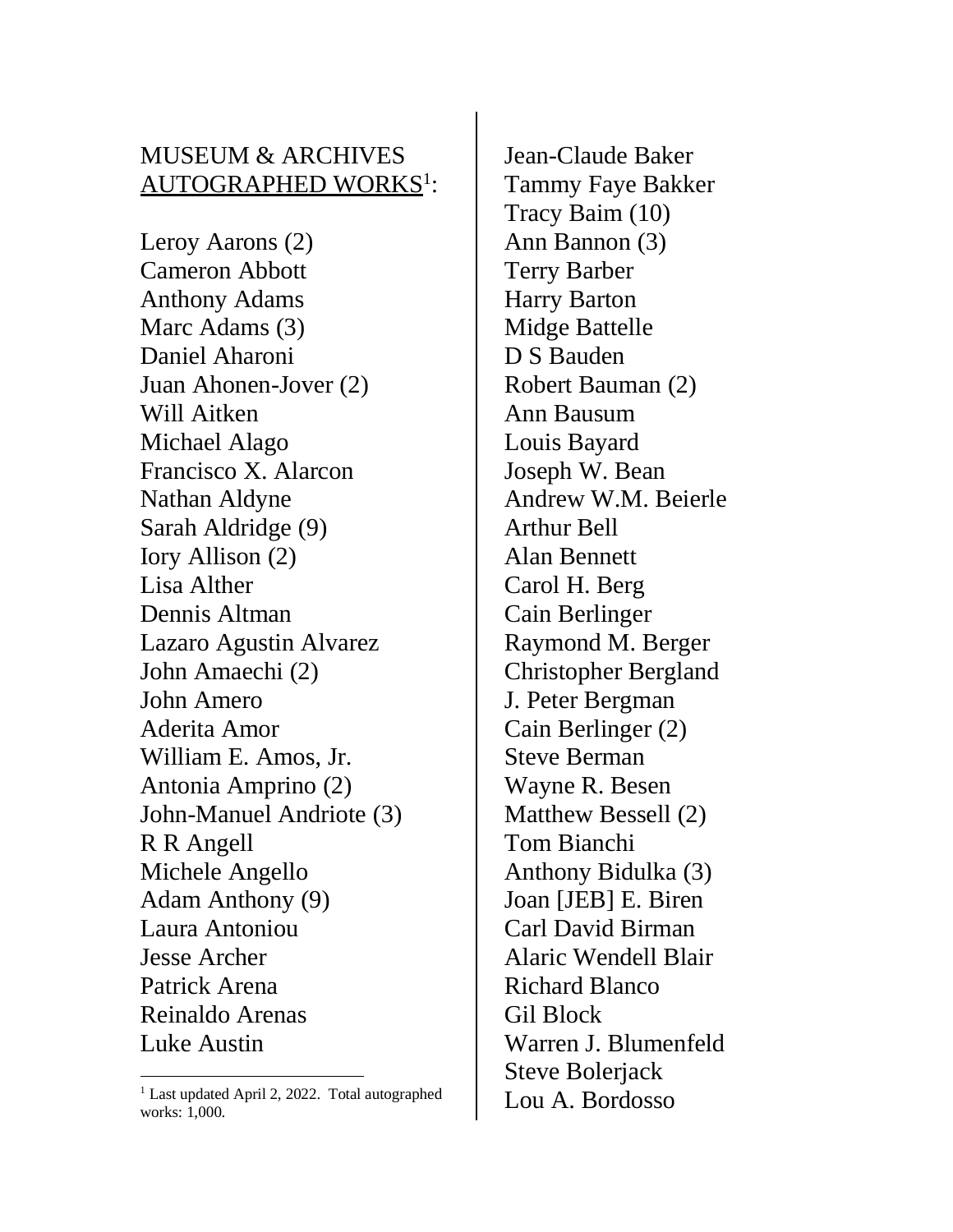Bryan Borland Kate Bornstein (2) Ruby Ann Boxcar Brian Bouldrey Blanche McCrary Boyd Keith Boykin Patrick Boyle Rob Boyte Christopher Bram (4) Marlon Brando Pamela Robin Brandt (2) Perry Brass (3) Stacy Braukman Sharon Bridgforth Michael Bronski Hank Brooks (4) Tim Brough (2) Rita Mae Brown (5) Alan Browne Frank Browning Robert W. Buckingham Liz Bugg Chandler Burr Augusten Burroughs Charles Busch Blaise Bulot A.C. Burch Michael Burge Nan Burrows [Mistress Nan] Leo Buscaglia (3) Pete Buttigieg B.A. Buttz

Paul D. Cain Mary Ann Cantwell Truman Capote Tom Cardamone C. R. Cardin David Carter (2) Kevin Cathcart Willa Cather (2) Susan Cavin Debbie Cenziper Michael Chabon Cathleen Chambless Stacy Chandler Wesley Chenault Kyle Cicero Desmond Child Andrew Christian M. Christian Meg Christian Kyle Cicero (2) Philip Clark Tim Clausen Stanley Bennett Clay Kate Clinton Jaffe Cohen Stephan L. Cohen Meryl Cohn (2) Johnnetta B. Cole Larry R. Collins Liz Collins [Chef] Penn Collins Craig A. Combs Walter Cooper Steven Corbin John Coriolan Ana Corman Tee A. Corinne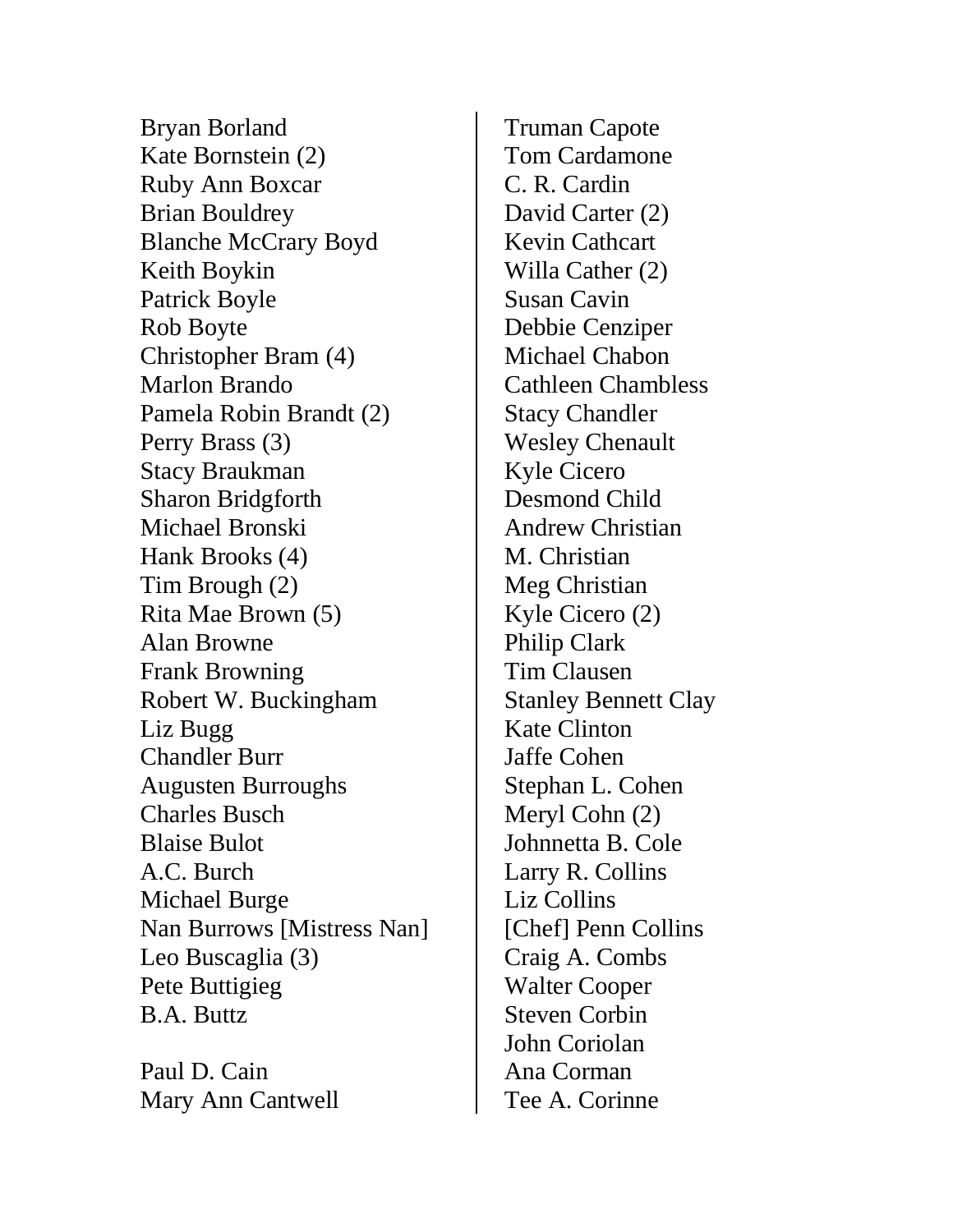John Corvino Ed Cox Michael Craft (2) Quentin Crisp (5) Jay Critchley Mart Crowley Alan Cumming Daniel Curzon (3)

G. Dall'Orto Jonathan Danilowitz Thomas Daniels Charlie David Robert Dawidoff Janice Daugharty Deon M. Davis (2) Lisa E. Davis Barry Day Frank DeFrancesco Christian de la Huerta Jaume de Laiguana Samuel R. Delany Terri de la Pena Lea Delaria (7) Bianca del Rio Joseph R.G. DeMarco John D'Emilio Joel Derfner Johnny Diaz (4) Gavin Geoffrey Dillard Jennifer DiMarco Chase Dimock Steve Disselhorst Emma Donoghue Thomas A. Dooley, M.D. Mark Doty (2) David Drake Sarah Dreher Jack Drescher Nacho Duato Martin Duberman (3) Robert Duncan E. Robert Dunn (5) Elana Dykewomon

Rob Eichberg Stanley E. Ely E.M.A. Andrew J. Epstein (2) Margaret Erhart R. Tripp Evans Rupert Everett

Lillian Faderman (2) Randy Fair John Faller David Fawcett Leslie Feinberg (2) Will Fellows (2) Robert Ferro F. Jim Fickey Brooke Fields Robert W. Fieseler Thomas R. Filippi Beth A. Firestein Pete Fisher Jane Fleishman Peter Flinsch Michael Thomas Ford (2) Martin Foreman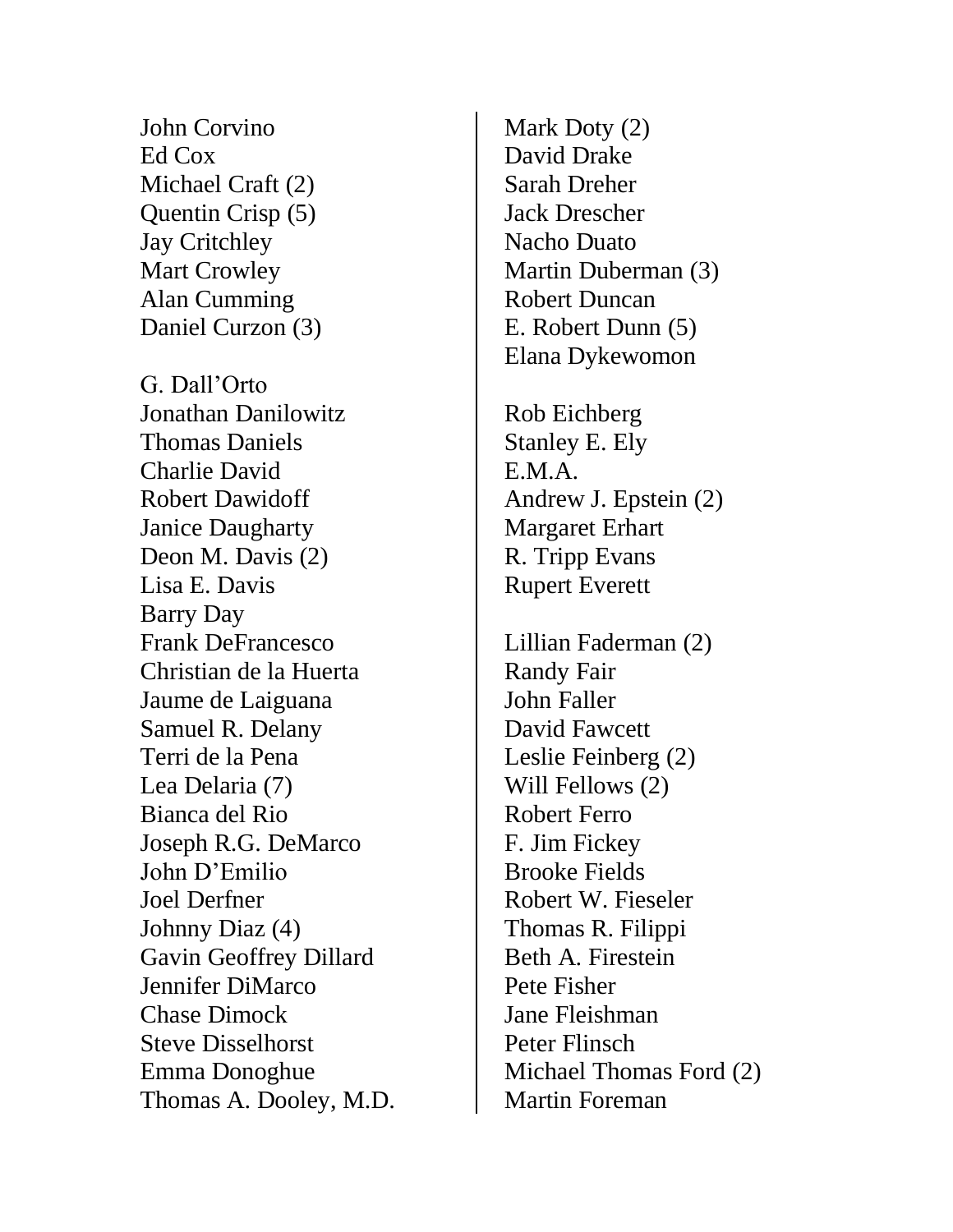Katherine V. Forrest (3) Rick Foster Judy Francesconi Robert Francis Jan Freeman Aaron Fricke Jack Fritscher (4)

Leslie J. Gabel-Brett Philip Galanes Paul Gallotta Federico Garcia Lorca A. Nolder Gay [Bill] (2) Klaus Gerhart (2) Julian Gibson-Serrette John Gilgun Brendan Gill Richard Ginder Allen Ginsberg Lillian Gish Nikki Giovanni Chris Glaser Donald Goergen Judy Gold Mitchell Gold (2) Carmelo Gonzalez Brad Gooch James Goodson Susan A. Gore Georgette Gouveia Jeannine Gramick (4) Duncan Grant John C. Graves Karen L. Graves Deborah Eve Grayson

Richard Grayson Darren Greer Barbara Grier Kathy Griffin Gary S. Grimm Mitchell Grobeson David Groff R. Eric Gustafson (2) Ken Haak (2) Boze Hadleigh David G. Hallman (2) Joe Halloran Denny Hamann Karen M. Harbeck James Earl Hardy Daniel Harris E. Lynn Harris (3) CL Hart Ellen Hart (3) Paul E. Hartman Nicholas Haslam March Hastings Michael Hathaway Dann Hazel Trebor Healey Maurice Heerdink Scott Heim Daniel A. Helminiak Dennis Hensley (3) Gregory M. Herek Joanne Herman Justin Hernandez Greg Herren George M. Hester (4)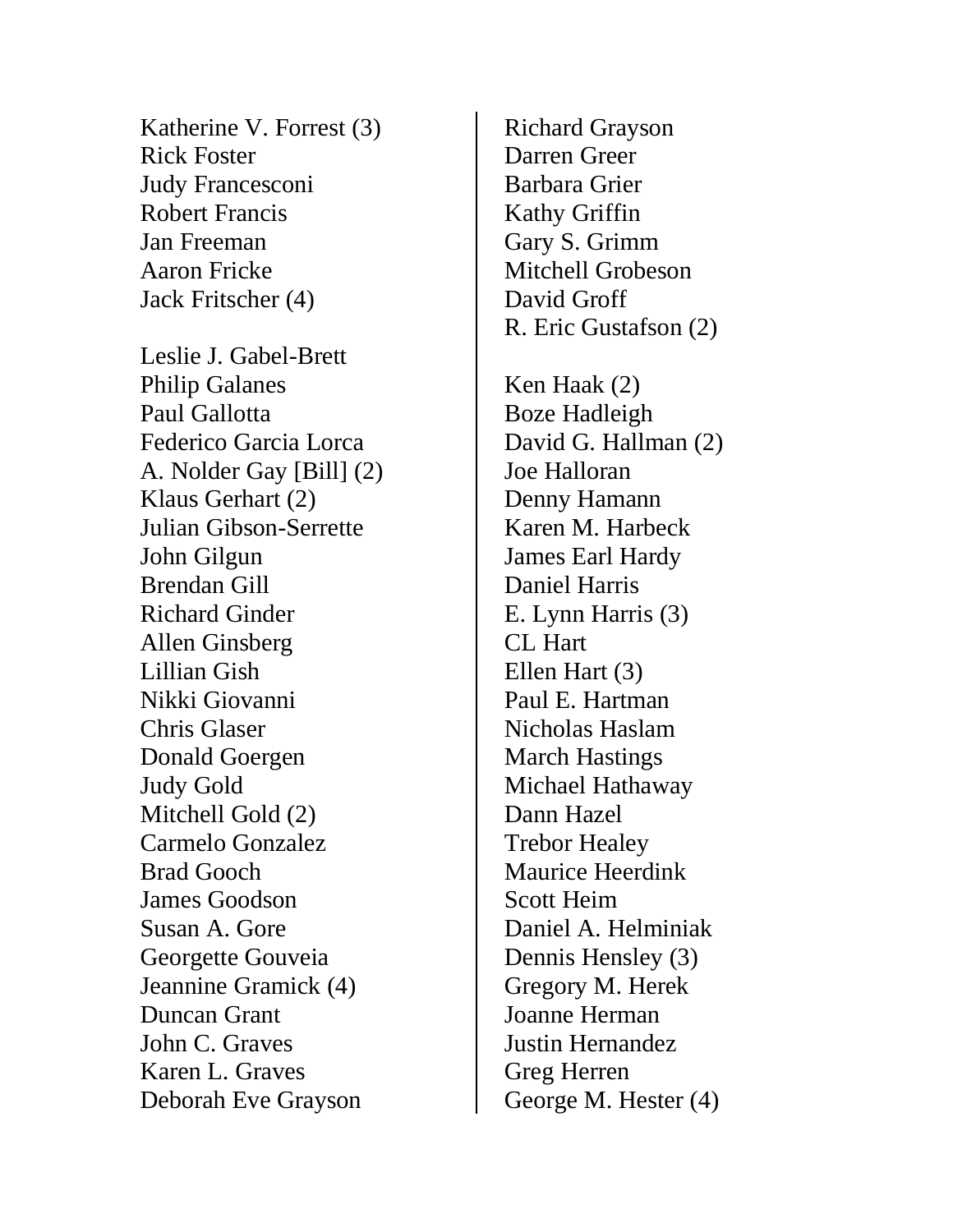Greg Hicks Juan Hidalgo Robert Hillestad Mathilda M. Hills Erica E. Hirshler David Hockney (2) Ben Hodges Melanie Hoffert Amy Hoffman (2) Robert A. Hofmann Frank Holland Walter R. Holland Isabelle Hollande Andrew Holleran (5) Jennifer Holliday R.W. Holmen Jay Holmes (2) Dr. Ronald Holt (2) Toke Hoppenbrouwers James C. Hormel Billy Howard Delmas Howe John Paul Hudson (2) Laud Humphreys Carroll M. Hunter M.S. Hunter Martin Hyatt Janet Shibley Hyde

Connie Imboden (2) Barry Ingle D. Gisele Isaac

Bob Jackson-Paris (2) Rod Jackson-Paris

Enid Duchin Jackowitz G. Winston James Karla Jay Alex Jeffers Kevin Jennings (4) Angela Jimenez Ben Patrick Johnson David K. Johnson Greg Johnson (2) Madeleine C. Johnson Martha Johnson Toby Johnson (2) Troy Johnson William R. Johnson Aphrodite Jones Clinton R. Jones (3) Jeffrey Jones John Sam Jones Leslie Jordan Franklin Jorge Tom Judson Serina Jung

Raphael Kadushin Craig D. Kain Karin Kallmaker (3) Fred Kaplan Sudi ("Rick") Karatas Randy Katz David Kaufman Mel Keegan (11) Owen Keehnen Jim Kepner S. Valentine King James Kirkwood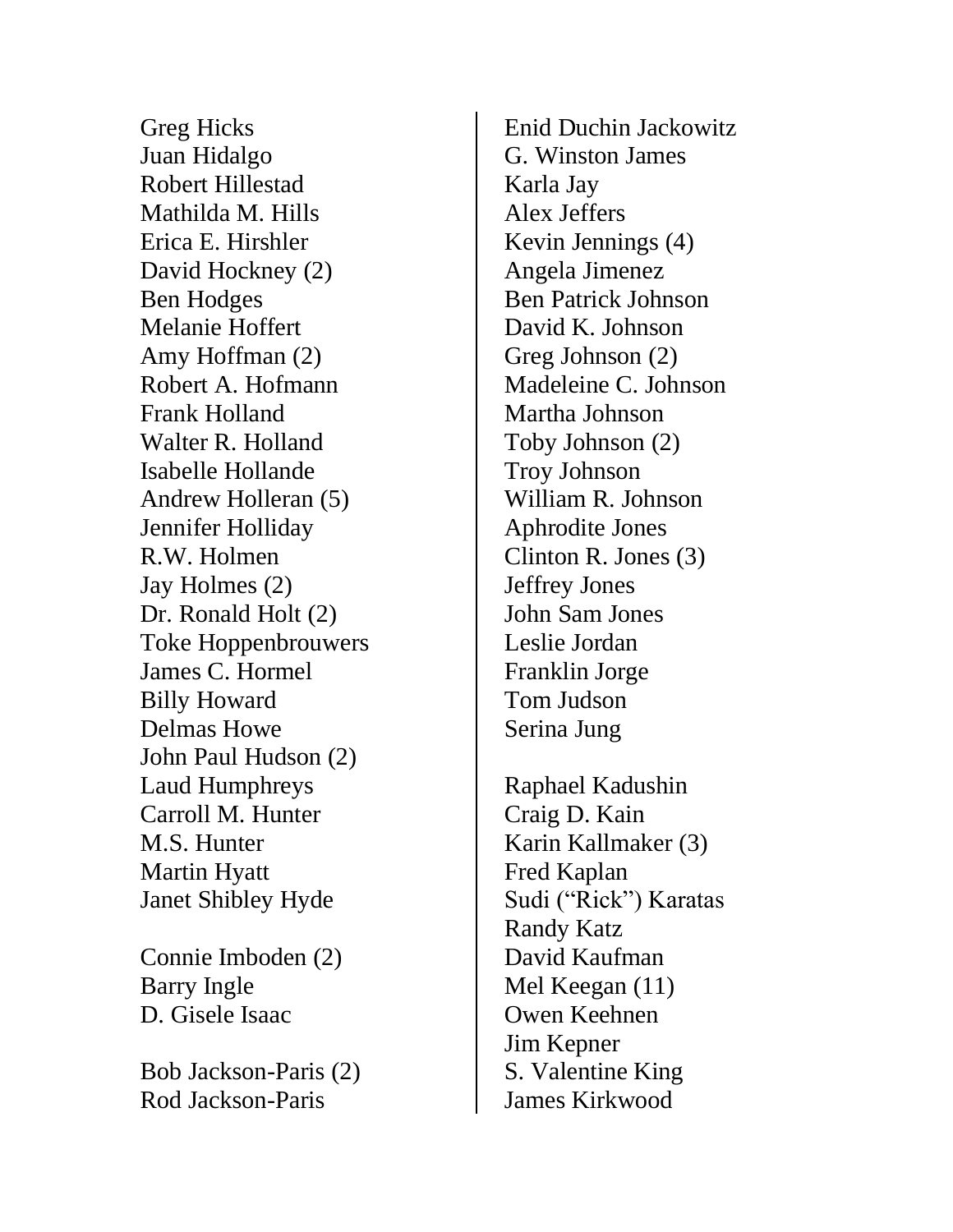Eartha Kitt Celia Kitzinger Russ Klettke Marty Klein Kris Kleindienst Dawn Knight Trish Kocialski Wayne Koestenbaum (2) Bill Konigsberg (4) David Kopay Joe Kort Aaron Krach Larry Kramer (2) Carson Kressley Jack Kugelmass Touko [Tom of Finland] Laaksonen Robert LaGuardia Lori L. Lake Jessica Lam Arthur Lambert Gina Lance Andy Lant Per Larson David Laurents Lynn Lavner (2) James E. Laws, Jr. David Leavitt (4) David Leddick (15) Reichen Lehmkuhl Annie Leibovitz Arlen Keith Leight Robert Leleux Felicia Luna Lemus(2) John P. LeRoy

Stan Leventhal (2) Winston Leyland (2) Ann Mody Lewis James Liddy Isak Lindenauer Arthur Lipkin Paul Lisicky (2) Clayton Littlewood David Loovis Russ Lopez B K Loren Greg Louganis (2) JoAnn Loulan (2) Michael Lowenthal Charles Lunsford Lee Lynch (10) Elliott Mackle (2) Scott Madsen Jaye Maiman (2) Thomas Mallon Nancy Manahan Jeff Mann (2) William J. Mann (2) Arthur Jay Marcus (2) Eric Marcus (5) Flo Marshak Marianne K. Martin (2) Leonardo Amaya Martinez Adam Mastoon Andrew M. Mattison Armistead Maupin (9) Beau McCall Richard McCann Stephen McCauley (3)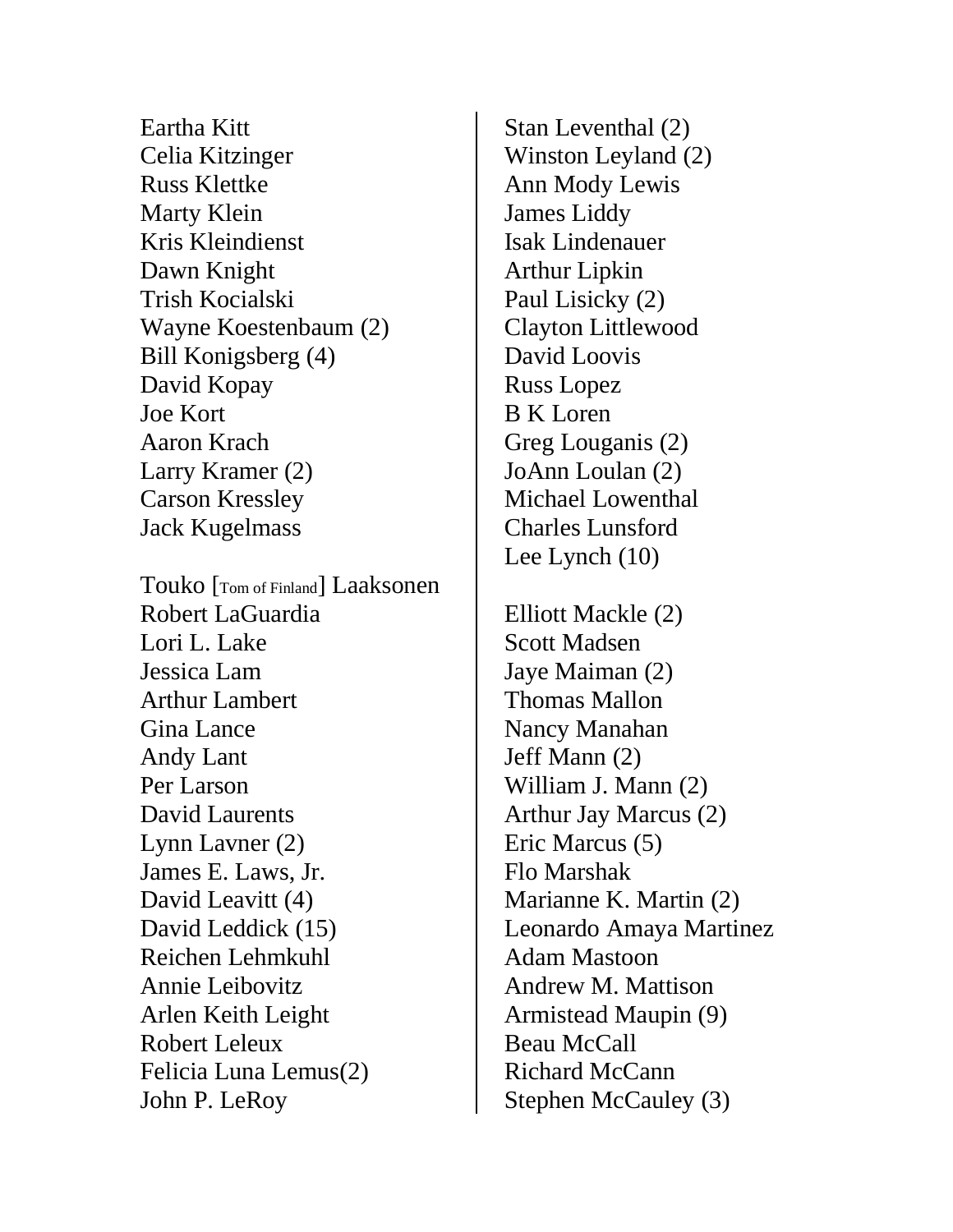Michael McConnell James McCourt (12) Sean McDermott Val McDermid KG McGregor Vestal McIntyre J. Toby McKinney (2) Diana McLellan Terrence McNally Brian McNaught (5) John J. McNeill (4) David P. McWhirter Walker Meade Dermot Meagher (6) Susan X Meagher (2) Tommi Avicolli Mecca Lloyd A. Meeker (2) Tom Mendocino Mark Merlis (2) Billy Merrell Ernesto Mestre Lorraine H. Michels (3) Diane Wood Middlebrook Bette Midler Johnny Miles Stuart Milk Ashland Miller Isabel Miller Terry Miller June Millington Frances Milstead Valerie Miner Susan Lee Mintz C.G. Mitchell Larry Mitchell

Mitzel (2) Akihiro Miwa David Mixner Paul Monette Craig Moody Steven Moore Kele Moon Honor Moore M.W. Moore Ethan Mordden Henry Morgenthau Caridad Moro-Gronlier Bonnie J. Morris Jan Morris Sidney Morris Paul F. Morrissey Bradford Morrow George Murphy Ken Murphy Tim Murphy Timothy Murphy William Murray Frank Muzzy Eileen Myles 43) Adam Nagourney Stephan Nance Michael Nava (2) Kevin Newman

Rajee Rajindra Narinesingh Lesléa Newman (10) Jack Nichols Elaine Noble Robert Nugent (3) Cassiano Nunes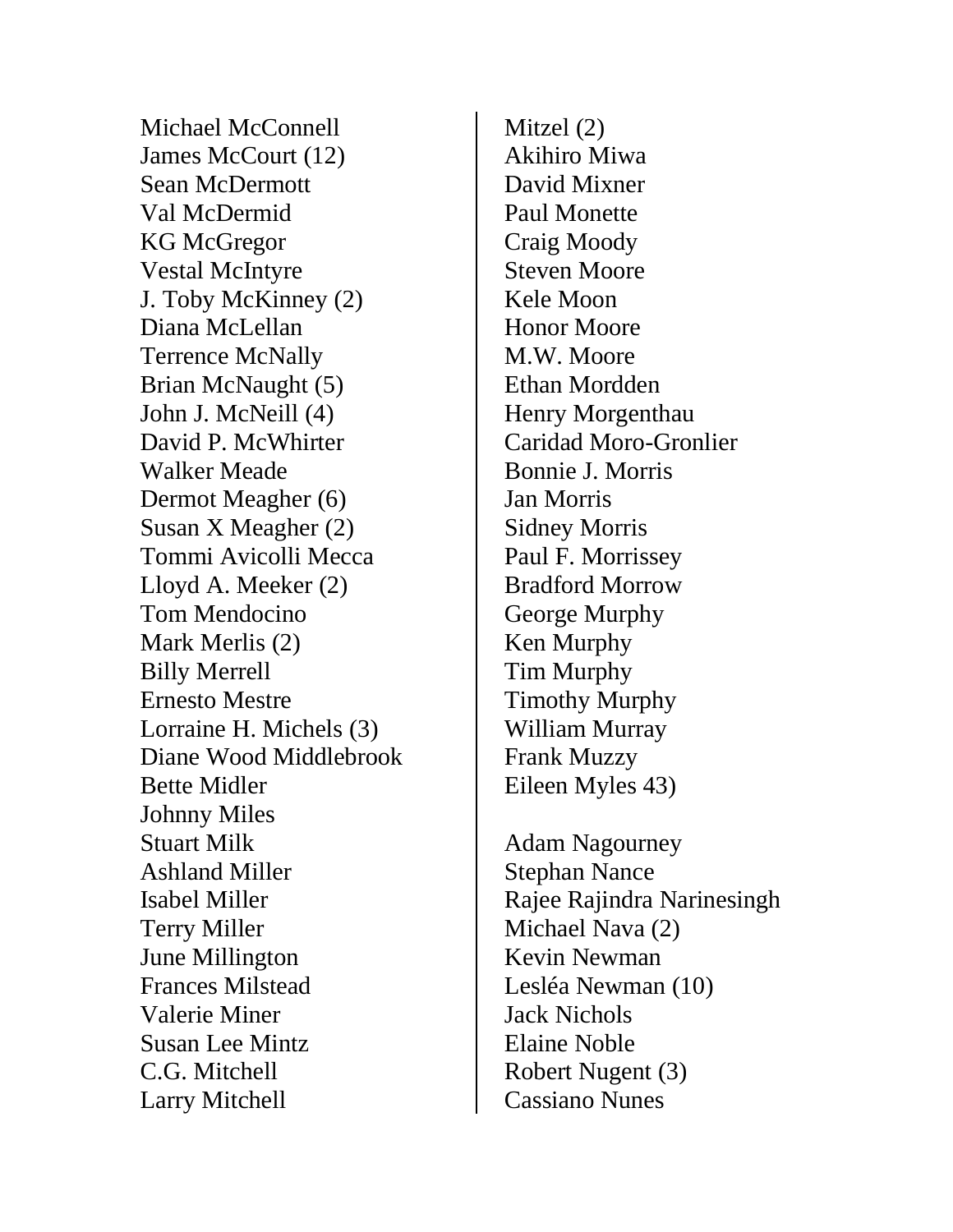Jim Obergefell Mary Oliver Joseph Olshan Summer Osborne Alina Oswald Chuck Panozzo T.J. Parsell John Patrick (8) Johni Patton Jeff Pearcy Carol Lynn Pearson Dale Peck Frank Perez (2) Rev. Troy D. Perry (2) Coco Peru Christopher Peterson Joan Peyser Garrison Phillips John Phillips Felice Picano (10) Allan Pierce Darryl Pinckney Norman Pittenger Neil S. Plakcy

Nicole Pollifrone Mary Beth Pompa

B[arbara] Proud (2)

Lynette Prucha

Manuel Puig

Cole Porter Bob Powers Jacob Press Lucien Price

## Geoff Puterbaugh

Eric Shaw Quinn Jay Quinn (2) Charles Quick

Luciano Rabuske Radclyffe Rader, Dotson Nicole C. Raeburn Susan Raffo Lev Raphael Anthony Rapp Benjamin Rayner John Rechy (2) Frank Rector Robert Reed Martin Reid Richard Valentine Reily (2) Donald F. Reuter Eric Rhein Jack Ricardo (4) Charles Rice-Gonzalez Christopher Rice Cynthia Rich James W Ridout, IV Michael Riley Walter Rinder Shelly Roberts (7) Eric E. Rofes Lisa Rogak John F. Rooney Will Roscoe Charles L. Ross (3) David Rothenberg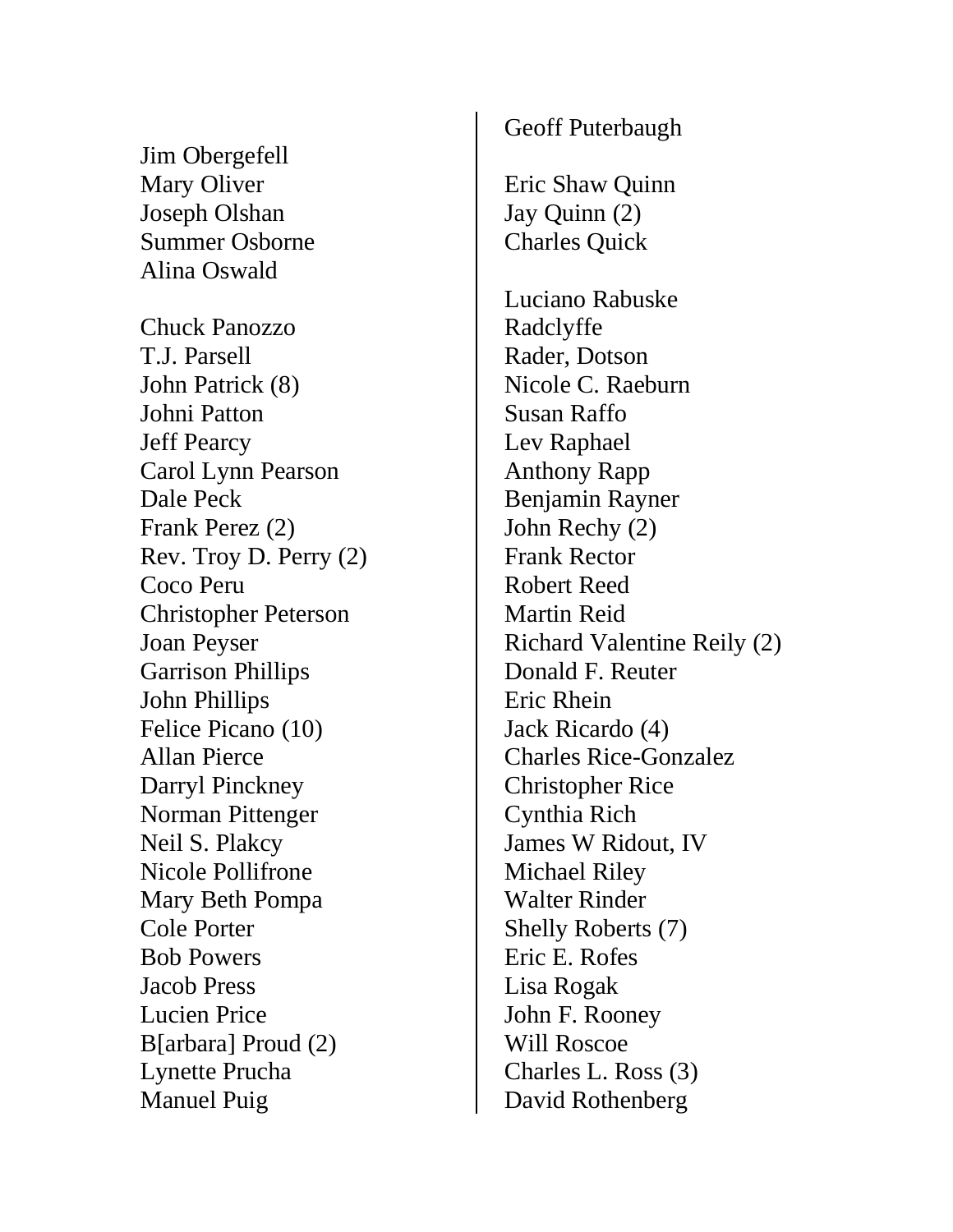Michael Rowe Marty Rubin RuPaul Vito Russo (3) Leigh Rutledge Lisa Salazar Ryan K. Sallans Diane Salvatore Heriberto Sanchez M. Susan Sanders Margaret Sanger Eddie Sarfaty Dan Savage Michael Scarce Don Schecter Lawrence Schimel (2) Karen Schoenhals Sarah Schulman Dorothy Scott James T. Sears (3) David Sedaris (2) Tonne Serah Thomas Paul Severino (3) Kim Severson Brian Sewell Craig Seymour Judy Shepard Phillip Sherman Michael S. Sherry Randy Shilts Bonnie Shimko Ann Allen Shockley Dinah Shore Del Shores (4)

William Jack Sibley A. Carter Sickels Sand Sinclair (2) Bennett L. Singer Bob Smith Howard Philips Smith Marvin Smith Cassandra [Sam] B. Snow Tony Snowdon [Lord Snowdon] Susan Sontag (2) Steven Sorrentino Jay Spears Steven Spender Arlene Stein Gertrude Stein Gloria Steinem Gary J. Stern David Henry Sterry Joe G. Stevens [Coyote Grace] Samuel Stevens Patrick S. Stokes Jeff Stookey Sebastian Stuart Sean O'Brien Strub Thomas A. Swann Tom Sukowicz Andrew Sullivan Mattilda Bernstein Sycamore

George Takei Robert Taylor (2) Verta Taylor Allan H. Terl Mark Tewksbury (2) Karen Thompson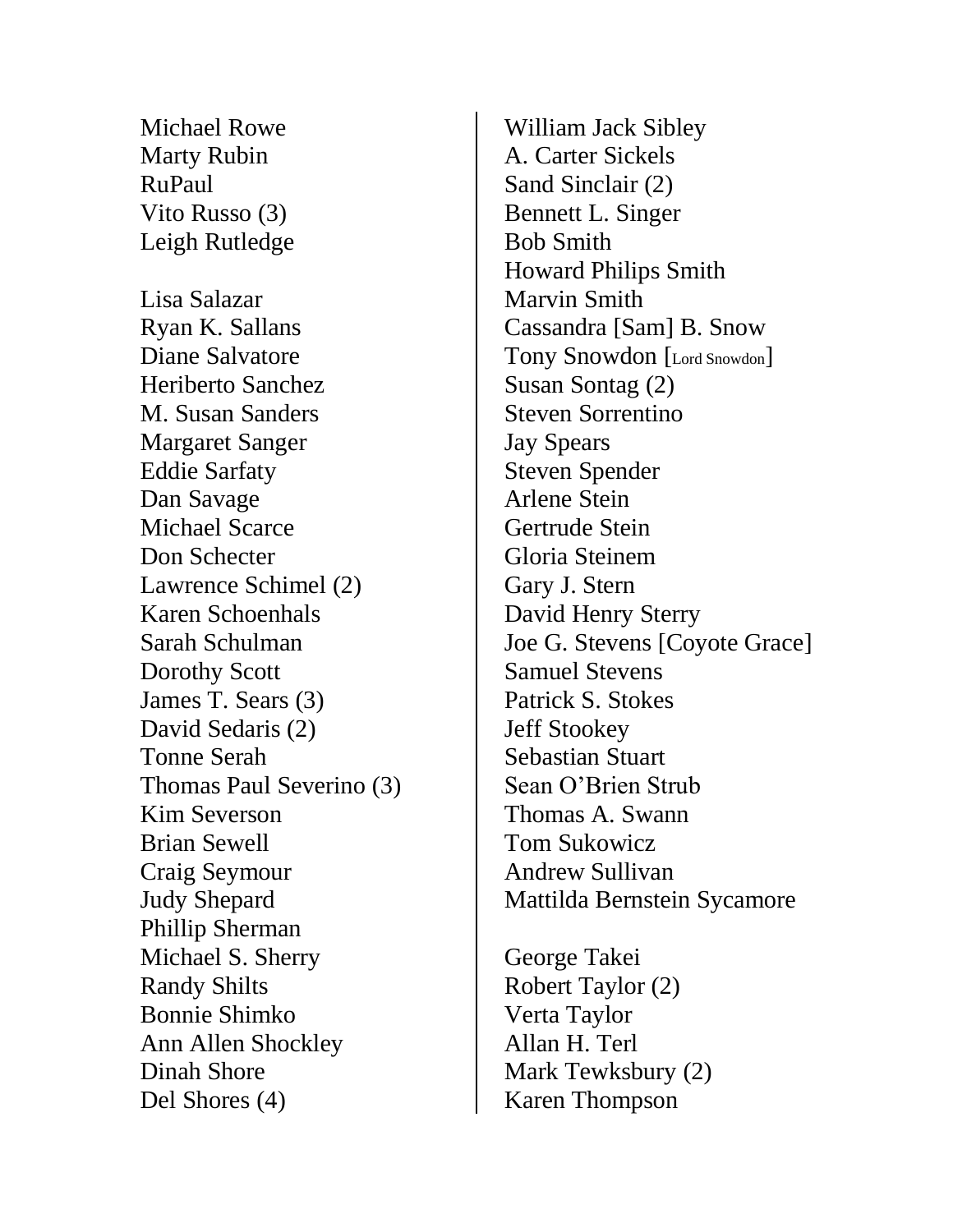Andrew Tobias (3) Colm Toibin Arthur Tress (2) Christopher Trevor (9 ) Wulf Treu Tommy Tune Bonnie L.R. Tweedy Larry J. Uhrig Ali Vali (7) David Vance (2) Thorkil Vanggaard Lindsy Van Gelder (2) Jose Antonio Vargas Steven Vaschon Charlie Vazquez Moe Vela Dan Vera Gore Vidal (3) Chea Villanueva Linda Villarosa José Villarrubia Daniel Vilmure Vincent Virga Henning von Berg Julie Marie Wade (4)

Elaine D. Walsh Suzanne Danuta Walters Patricia Nell Warren (11) Chocolate Waters (3) John Waters (2) Carol Lynne Watson (3) Steven Watson

John D. Weal David Webster James D. Weinrich Stuart E. Weisberg Jess Wells Dorian Beth Wenzel Joe Westmoreland Edmund White (13) Jeanne White Marvin K. White Mel White Walt Whitman Bob Williams Martessia Williams Tennessee Williams Cris Williamson Rachel Mack Wilson Paul Winder Robert Winter (3) Kelley Winters Jay Wiseman Robert Witeck (2) T. R. Witomski Reed Woodhouse Norman Wong Gary Wotherspoon John Hardy Wright (3) Susan Wright William Wright

Isao Yajima Allen Young (3) Ovidia Yu

Romas Zabarauskas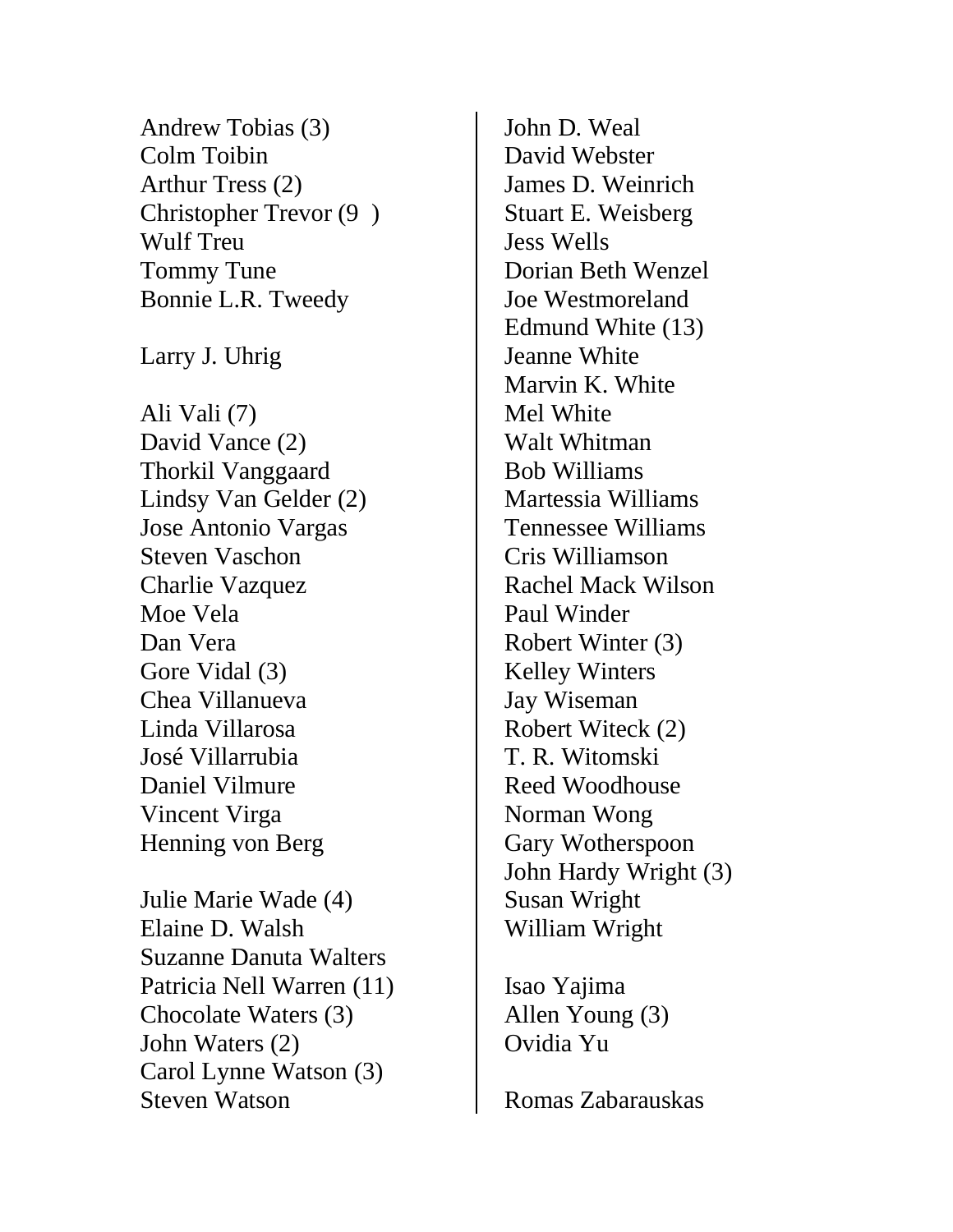Steven Zeeland R.D. Zimmerman Mark Richard Zubro (6)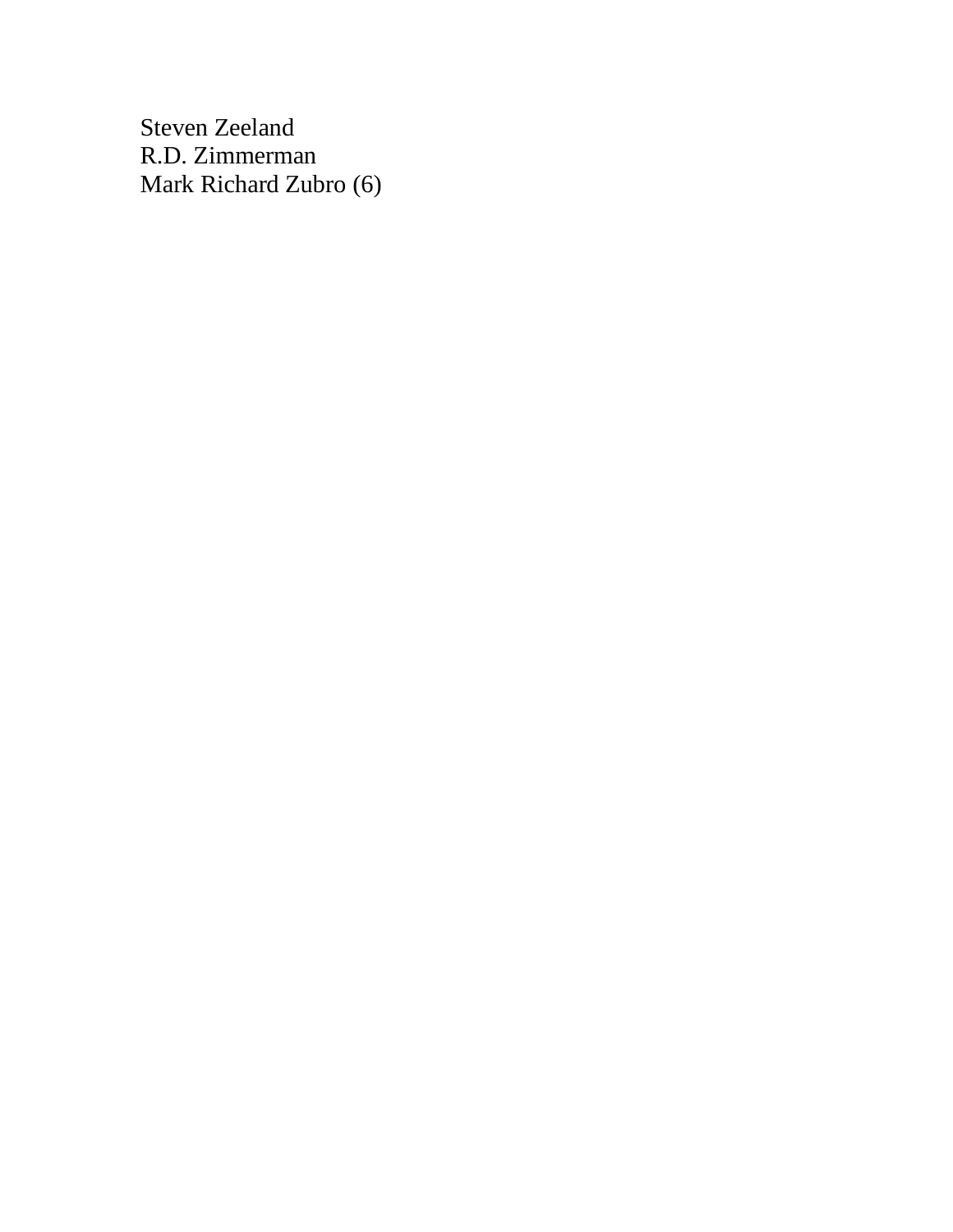## SUBJECT MATTER FOLDERS<sup>2</sup>

Abdoh, Reza Aciman, Andre Ackland, Valentine Andreas, Casper Alam, Rumaan Albee, Edward Alexander the Great Allison, Iory Altman, Dennis Angelou, Maya Auden, W.A.

Baker, Josephine Bakker Messner, Tammy Faye Balanchine, George Baldwin, James Baldwin, Tammy Battelle, Midge (M.M.) Bauer, Fritz Beam, Jeffery Beauvoir, Simone de Bechdel, Alison Bennett, Alan Benson, E.F. Bernstein, Leonard Bishop, Elizabeth Bloch, Jean-Richard Bonheur, Rosa Bowie, David Brooke, Rupert

Brown, Karamo Bryan, William Joseph Burkett, Elinor Buttigieg, Pete Byron, Lord

Cahun, Claude Capote, Truman Caravaggio, Michelangelo Cather, Willa Cavafy, Constantin Chandler, Raymond Channon, Henry ("Chips") Cho, Margaret Clemmons, Francois Cocteau, Jean Cohen, Andy Cohn, Roy **Colette** Cook, Tim Cox, Laverne Crane, Hart Craxton, John Crimp, Douglas Criss, Darren Critchley, Jay Crowley, Mart Cumming, Alan

Daniels, Lee Day, Barry Dean, James Dear Abby [Jeanne Phillips] DeCoteau, David DeGeneres, Ellen

<sup>2</sup> Contains articles, letters, photographs, etc.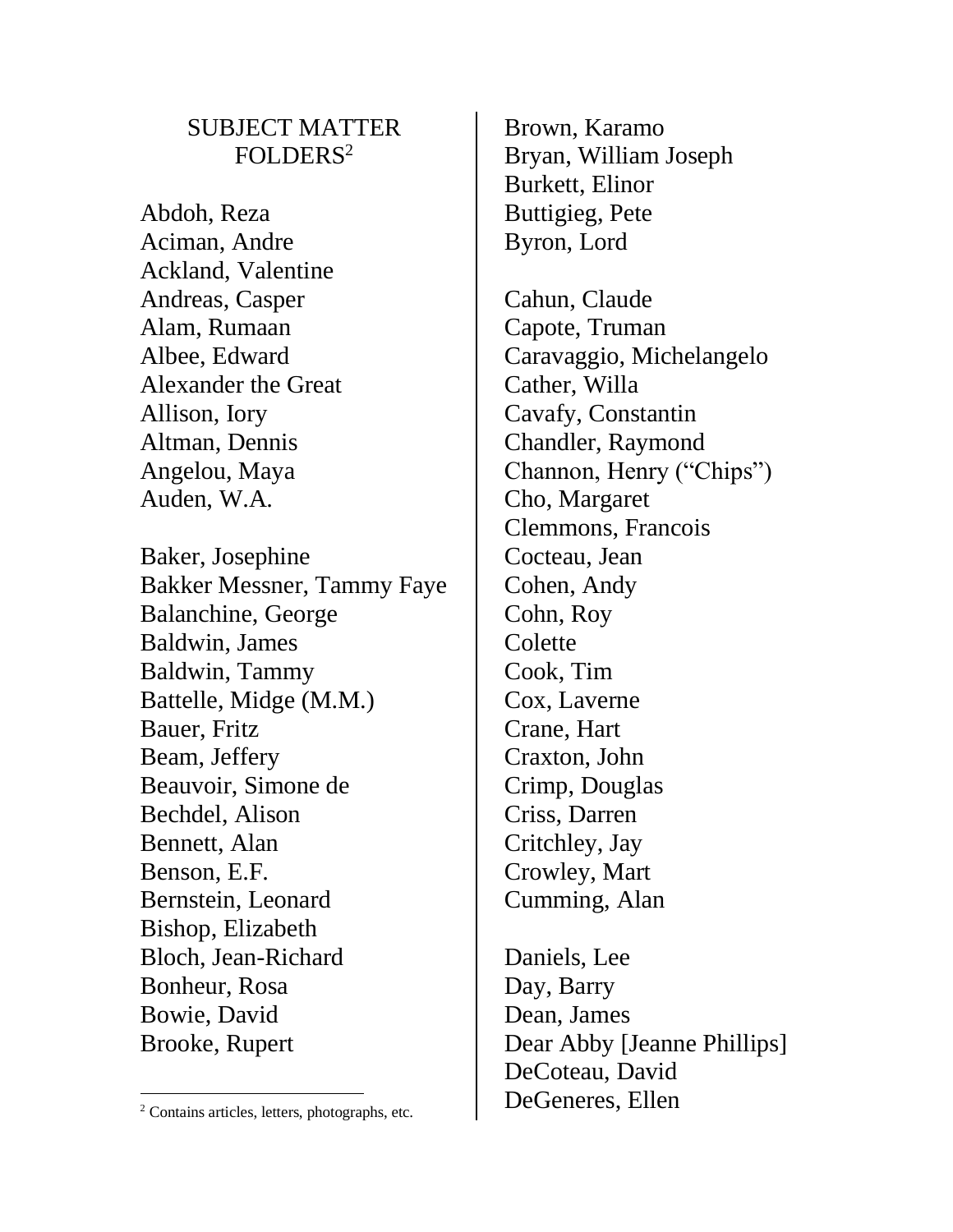Delaney, Beauford Diaz, Johnny Dickens, Homer Dickinson, Emily Dorfman, Tommy Doty, Mark Duberman, Martin Duncan, Robert

Eakins, Thomas Eastman, Julius Eklund, Fredrik Ellis, Bret Easton Etheridge, Melissa Exotic, Joe [Tiger King]

Faderman, Lillian Feimster, Fortune Ferguson, Jesse Tyler Fierstein, Harvey Fischbacher, Siegfried Fitzhugh, Louise Flinsch, Peter Follett, K G Ford, Tom Forster, E.M. Foster, Jodie France, Tan Frank, Barney

Gaga, Lady Garber, Victor Garland, Judy Gessen, Masha Ginsburg, Allen Ginsburg, Ruth Bader Gittings, Barbara Gonzalez, Emma Grande, Frankie Greenwell, Garth Guibert, Herve Gunn, Thom Gunn, Tim Gurganus, Allan Gustafson, R. Eric

Hadrian [Roman Emperor] Hamnett, Nina Hansberry, Lorraine Hansen, Tommy [Bel Ami Films] Haring, Keith Harris, Neil Patrick Hartman, Saidiya Hashim, Charles Highsmith, Patricia Hockney, David Holiday, Billie Hollinghurst, Alan Holt, Dr. Ronald Horn, Roy Hughes, Langston Hujar, Peter Hurston, Zora Neale

Imboden, Connie

James I [of England] James, Henry Jansson, Tove Jennings, Jazz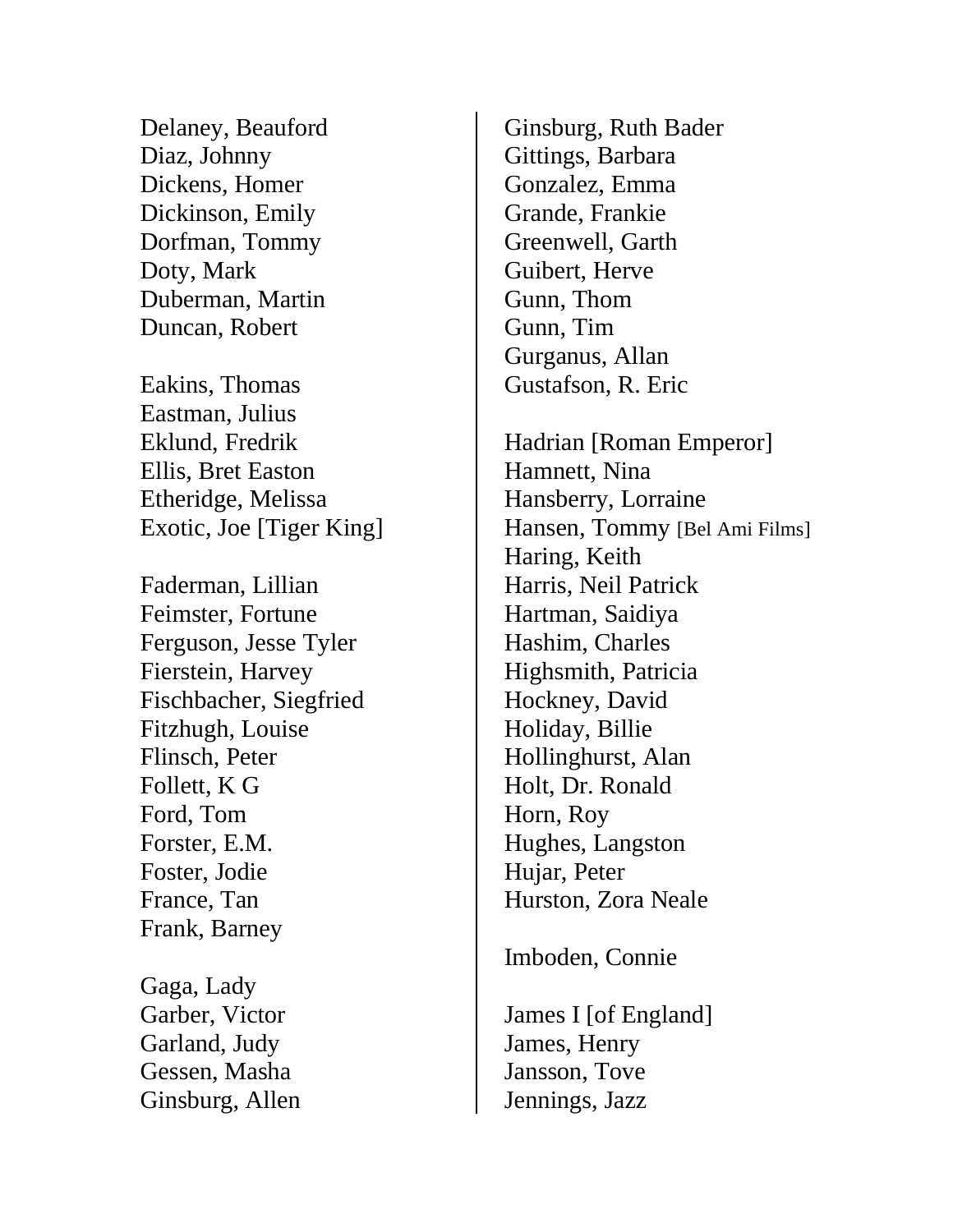John, Elton Johns, Jasper Johnson, Corey Johnson, Philip Jordan, Leslie

Kahlo, Frida Keynes, John Maynard King, Billie Jean Kirstein, Lincoln Kopay, David Korpi, Norman Kramer, Larry Kracauer, Siegfried Kressley, Carson Kristel, Michelle Kushner, Tony

Lane, Nathan Larsen, Nella LaRue, Chi Chi Lauper, Cynd i Lavner, Lynn Lawrence, D.H. Lebowitz, Fran Leddick, David LeGuin, Ursula K. Leibovitz, Annie Leitsch, Dick Lemon, Don Leonard, Michael Levy, Owen Lil Nas X Lin, Jeremy

Little Richard Lorde, Audre Louganis, Greg Louis, Edouard Ludwig of Bavaria Lugo -Trebble, John Lynch, Jane

Maddow, Rachel Madonna Mann, Thomas Mapplethorpe, Robert Marcus, Eric Martin, Ricky Mathews, Ross McCourt, James McCullers, Carson McKinnon, Kate McNally, Terrence McNaught, Brian McQuiston, Casey Melville, Herman Mendez, Paul Mercado, Walter Mercury, Freddy Merrill, James Mew, Charlotte Michelangelo Miles, Johnny Milk, Harvey Mishima, Yukio Moore, Honor Moore, Marianne Moralioglu, Erdem Morant, Georges S. de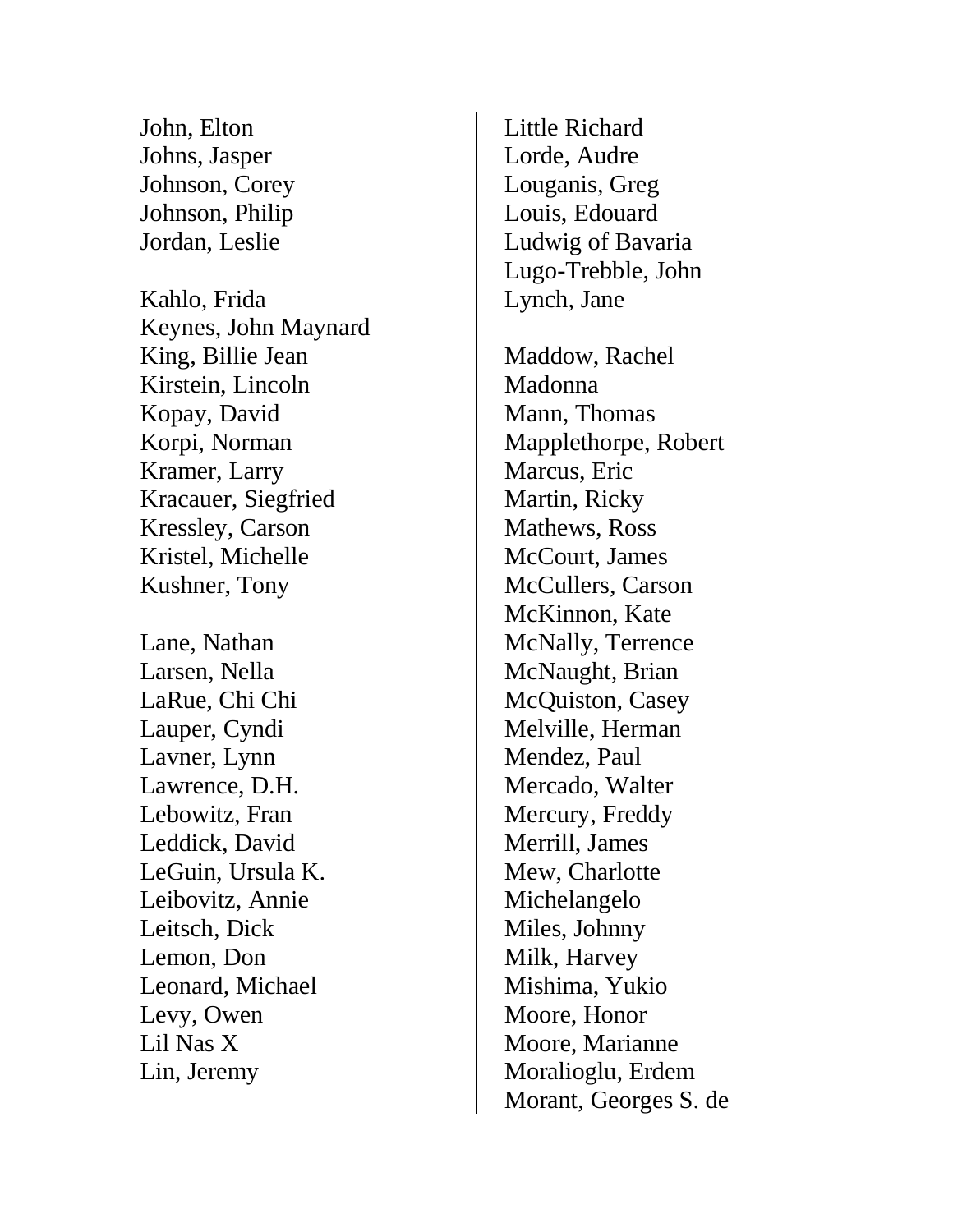Morris, Jan Murphy, Tim Murray, Joan Murray, [Father] Paul Murray, Pauli Myles, Eileen

Nash, Niecy Navratilova, Martina Newman, Lesléa Nixon, Cynthia Norcross, Bryan

Orman, Suze Osborne, T J Ozon, Francois

Page, Ellen/Elliot Parker, Dorothy Parsons, Jim Pasolini, Pier Paolo Peck, Dale Peck, Richard Pessoa, Fernando Picano, Felice Pinckney, Darryl Plato Pope-Hennessy, James Porter, Billy Preston, John Proud, B[arbara] Proust, Marcel Pym, Barbara

Rainbow, Randy

Rapinoe, Megan Rechy, John Reve, Gerard Rhein, Eric Rhodes, Cecil Rich, Adrienne Richards, David A.J. Ride, Sally Ridgway, Keith Riley, Michael Rimbaud, Arthur Robbins, Jerome Roberts, Robin Rodriguez, Richard Roffman, Howard Romualdez, Daniel Rorem, Ned Roth, Philip Rudnick, Paul RuPaul

Saba, Umberto Sackville-West, Vita Sallans, Ryan K. Schitt's Creek Sciamma, Celine Sedaris, David Semenya, Caster Shears, Jake [Scissor Sisters] Sherer, Carolyn Signorile, Michelangelo Siriano, Christian Sivan, Troye Smith, Liz Smith, Sam